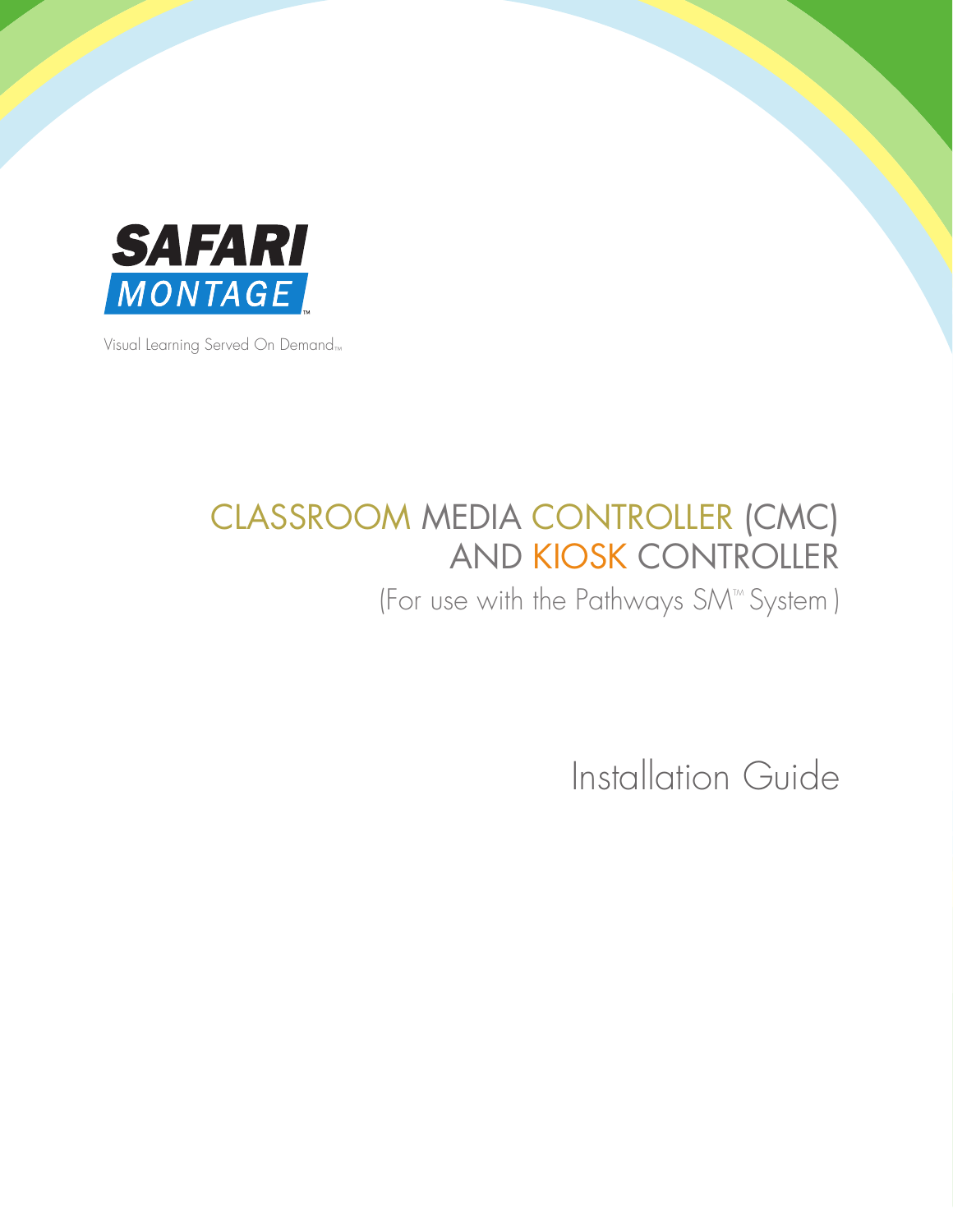# **Thank you for choosing SAFARI Montage®!**

We are confident that you will be delighted with our products. In just a few steps, your new device will be up and running.

# **Unpacking Your Equipment**

Carefully remove the following items from the box, and place them on a flat surface. If you are missing any of the items below, please call 1.800.843.4549.

- Standard or HD Classroom Media Controller or Kiosk Controller
- Power Supply and Cord
- Ethernet Cable (10')
- Audio Cable (6')
- VGA Cable (6') for Standard units or DVI-D and HDMI Cable (6') for HD units

In addition to the included packaged items, the following equipment is required to complete the configuration:

- VGA capable display device for Standard unit or DVI-D or HDMI capable for HD unit
- Keyboard (PS2 or USB)

The following equipment is optional:

• SAFARI Montage Kiosk Keypad (Kiosk Controller only; purchased separately from SAFARI Montage)

## **Installation**



#### **Mounting the Controller**

Place or mount the Controller on a sturdy, dry surface near a power source and Ethernet (network) connection. Ensure the Controller has adequate airflow on all sides.



### **Connecting the Controller**

Using the image below as a guide, connect the VGA, audio, Ethernet cables and keyboard to the Controller. *Note: For a Kiosk Controller, connect the Kiosk Keypad at this time, if purchased. The Kiosk Keypad can be connected to any available USB port.*

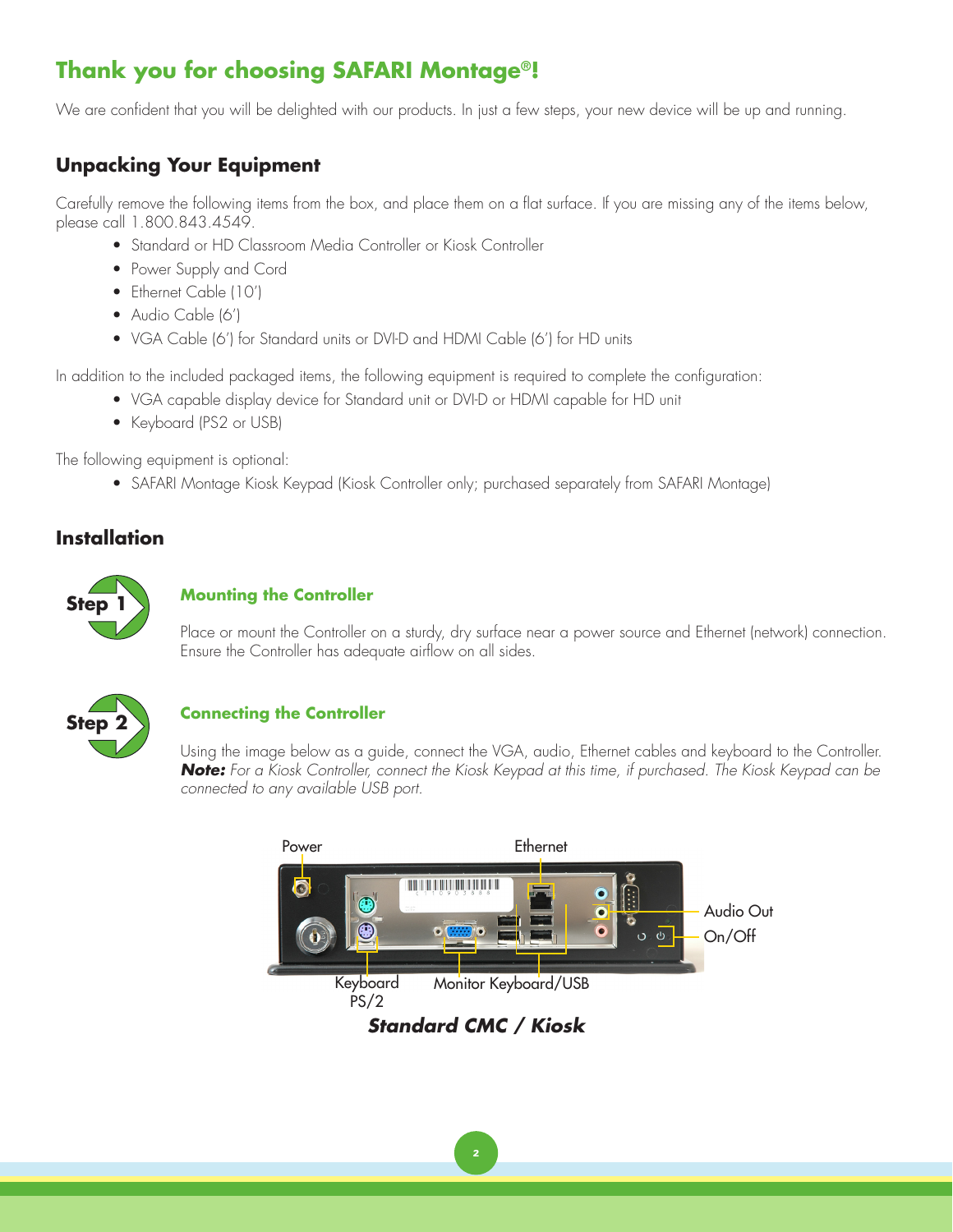

For the HD unit, there are two availble options for video output, DVI-D and HDMI and audio output, Analog Audio Out and Digital Audio Out via HDMI. Use the below table when deciding what output options to use. Additional configuration settings, via the console, will need to be made for the video resoutions. See page 6 for more information.

| <b>Video Output</b> | Output Resolution | <b>Audio Output</b> |
|---------------------|-------------------|---------------------|
| <b>HDMI</b>         | 1080 <sub>p</sub> | Digital via HDMI    |
| <b>DVI</b>          | 1080 <sub>p</sub> | Analog              |
| <b>DVI</b>          | 1024x768          | Analog              |

Next, connect the video cable to a display device, the audio cable to speakers and the Ethernet cable to your network. Last, connect the power supply and cord to the back of the Controller and to a grounded outlet. *Note: Please see your hardware warranty for terms related to your Controller's environmental conditions and electrical power.*



#### **Powering Up the Controller**

Now that the cables have been connected, power up the Controller by pressing the recessed power button located on the rear of the Controller. The illuminated green LED on the rear of the Controller indicates that power is applied, and the Controller is running.

After the boot sequence is complete, the Controller will begin playing video. To continue to Step 4, power down the Controller by pressing the recessed power button.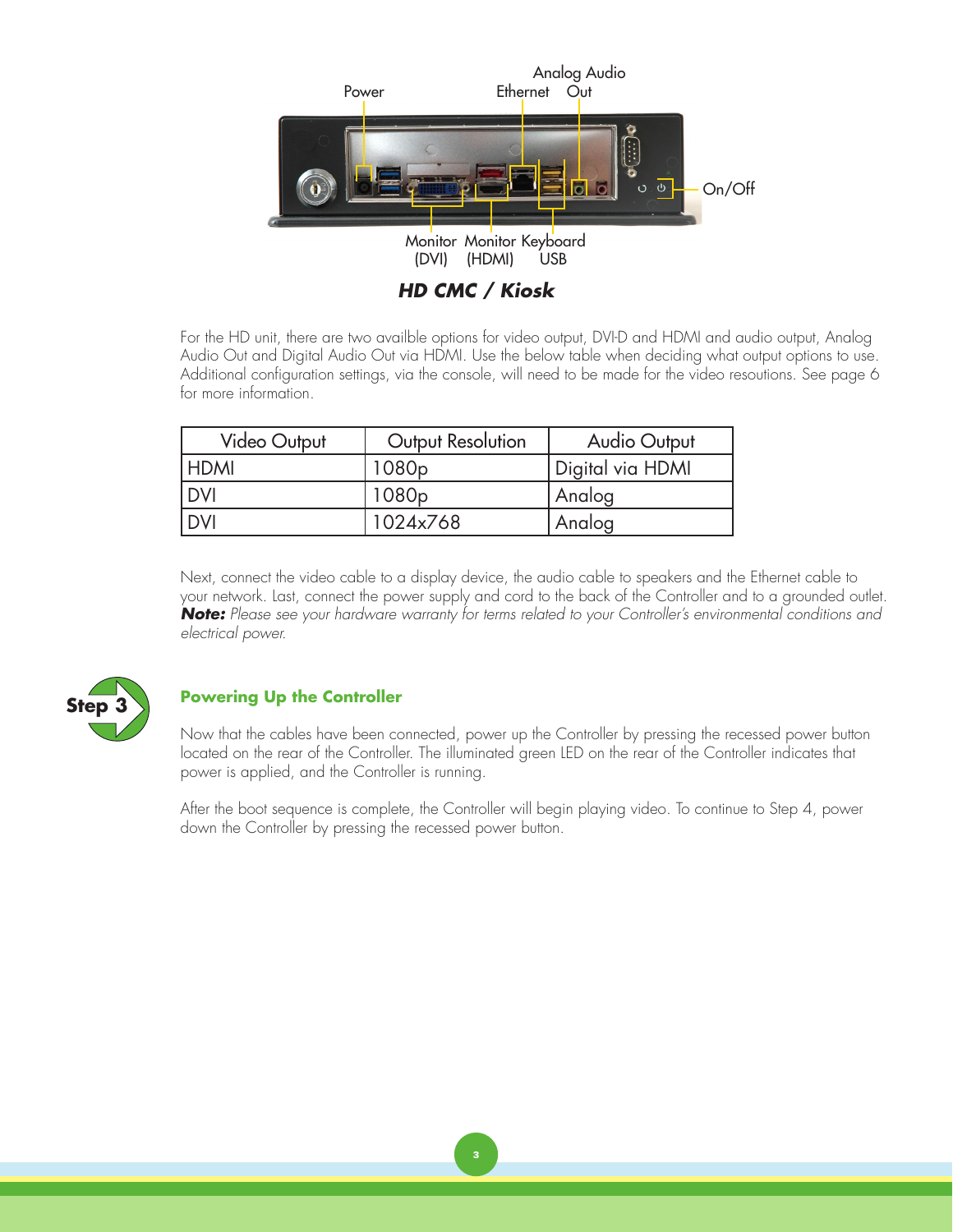

#### **Networking the Controller**

The Controller is set to automatically obtain an IP address via DHCP. To assign a fixed IP address (recommended) or to change the network settings, you will need to access the console and perform the following:

- 1. Press the power button to power up the unit.
- 2. When prompted, press any key within ten seconds to access the Controller's console menu shown below.



3. Select option "1" for Network Settings, and press "Enter" to display the Network Settings screen below.

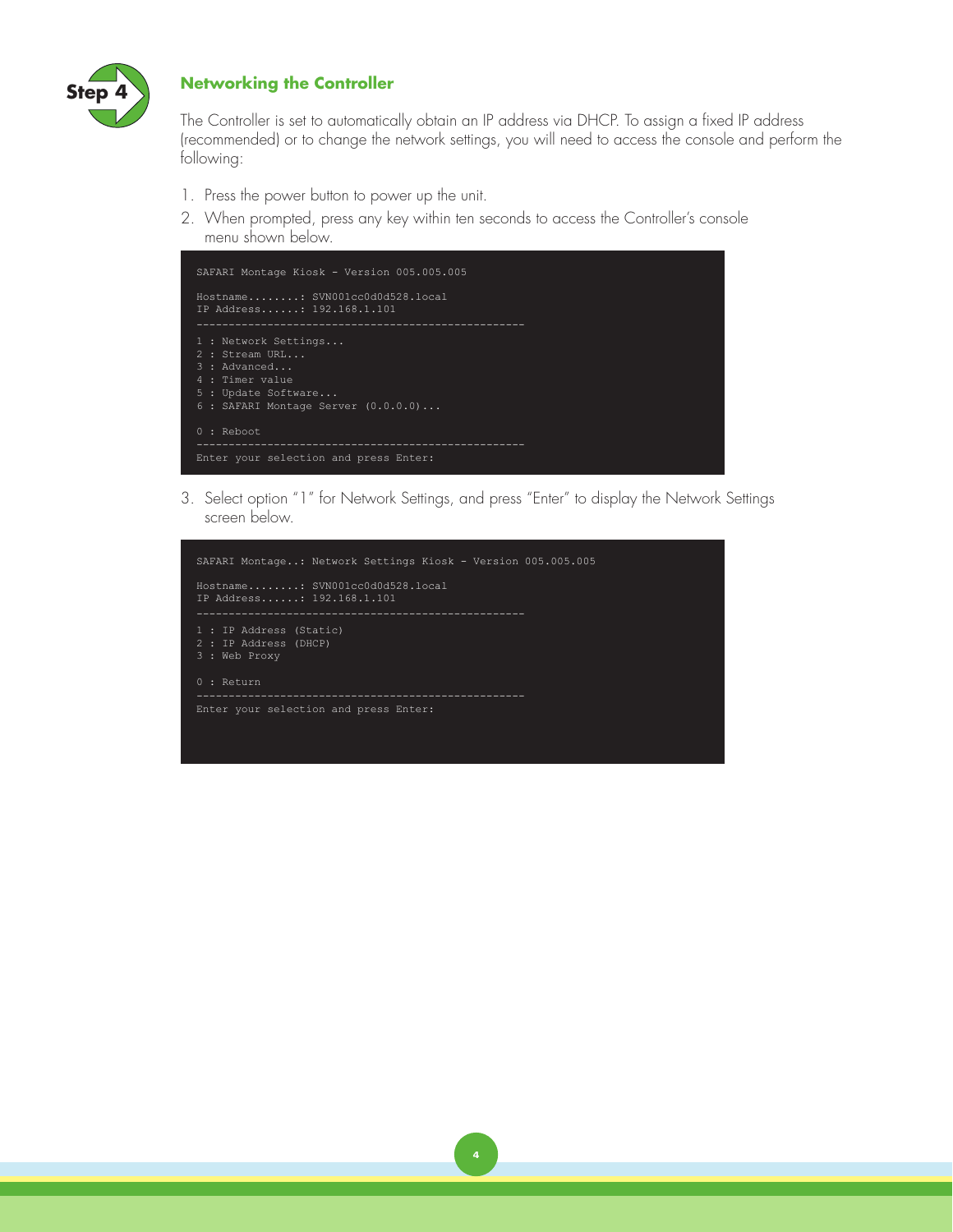4. Select option "1" for IP Address (Static), and press "Enter."

| << current settings >>                                                                            |                                                           |  |
|---------------------------------------------------------------------------------------------------|-----------------------------------------------------------|--|
| interface: re0<br>configured: manually<br>ip address: 192.168.1.101<br>netmask:<br>qateway:       | 255.255.255.0<br>$\overline{\hspace{1.6cm}192.168.1.100}$ |  |
| machine hostname: SVN001cc0d0d528.<br>machine nodename: SVN001cc0d0d528<br>machine domain: (none) |                                                           |  |
| dns fqdn: (none)<br>dns nodename: (none)<br>dns domain: (none)                                    |                                                           |  |
| nameserver 1: (none)<br>nameserver 2: (none)                                                      |                                                           |  |
| << new settings >><br><< current values are in parentheses >>                                     |                                                           |  |
| new ip address or leave blank for current (192.168.1.101)                                         |                                                           |  |

- 5. When prompted, enter a value for the network setting displayed, and press "Enter." To use the current setting, leave the value blank and press "Enter." Continue this method for each network setting. Once finished, the Controller will display the New Settings screen.
- 6. Press "Enter" to return to the Network Settings screen.
- 7. Select option "0," and press "Enter" to return to the Controller main menu.



#### **Step 5 Assigning a SAFARI Montage Server**

In order for Pathways SM to recognize the installed Controller, you must assign to it a SAFARI Montage server. From the Controller main menu, perform the following:

1. Select option "4," and press "Enter" to associate the Controller with your SAFARI Montage server. The following screen will appear, listing all the SAFARI Montage servers discovered on your network.



5

2. Select the corresponding number of the SAFARI Montage server to be associated, and press "Enter." For WAN enviroments, select the WAN Controller when making this SAFARI Montage server association.

If the desired SAFARI Montage server is not listed, select the option "Another server not listed here," and press "Enter." Manually input the server to be associated, and press "Enter."

3. Press "Enter" to return to the Controller main menu.